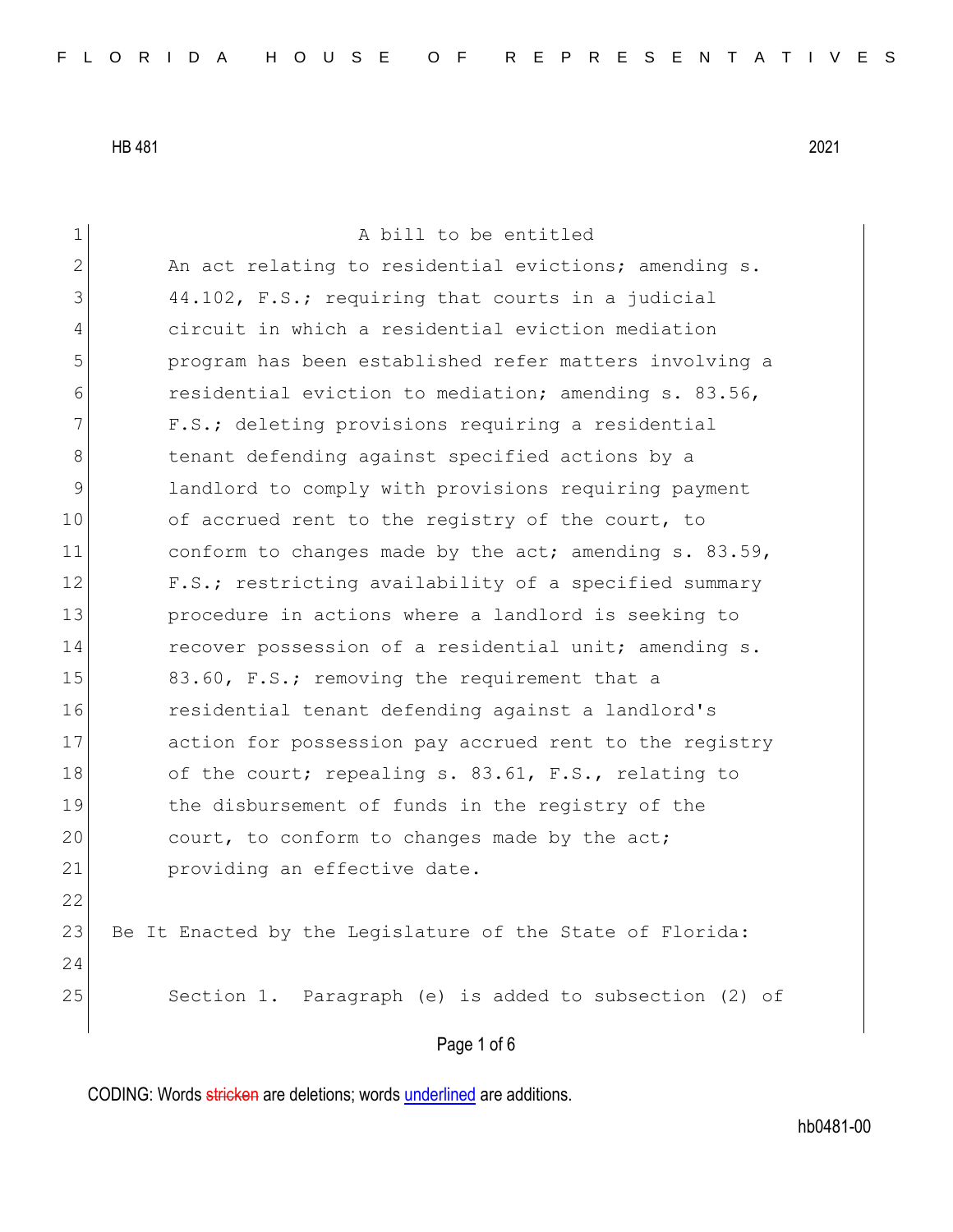26 section 44.102, Florida Statutes, to read: 27 44.102 Court-ordered mediation. 28 (2) A court, under rules adopted by the Supreme Court: 29 (e) In circuits in which a residential eviction mediation 30 program has been established, shall refer any matter involving a 31 residential eviction to mediation. 32 Section 2. Subsection (5) of section 83.56, Florida 33 Statutes, is amended to read: 34 83.56 Termination of rental agreement. 35 (5)(a) If the landlord accepts rent with actual knowledge 36 of a noncompliance by the tenant or accepts performance by the 37 tenant of any other provision of the rental agreement that is at 38 variance with its provisions, or if the tenant pays rent with 39 actual knowledge of a noncompliance by the landlord or accepts 40 performance by the landlord of any other provision of the rental 41 agreement that is at variance with its provisions, the landlord 42 or tenant waives his or her right to terminate the rental 43 agreement or to bring a civil action for that noncompliance, but 44 not for any subsequent or continuing noncompliance. However, a 45 landlord does not waive the right to terminate the rental 46 agreement or to bring a civil action for that noncompliance by 47 accepting partial rent for the period. If partial rent is 48 accepted after posting the notice for nonpayment, the landlord 49 must: 50 1. Provide the tenant with a receipt stating the date and

## Page 2 of 6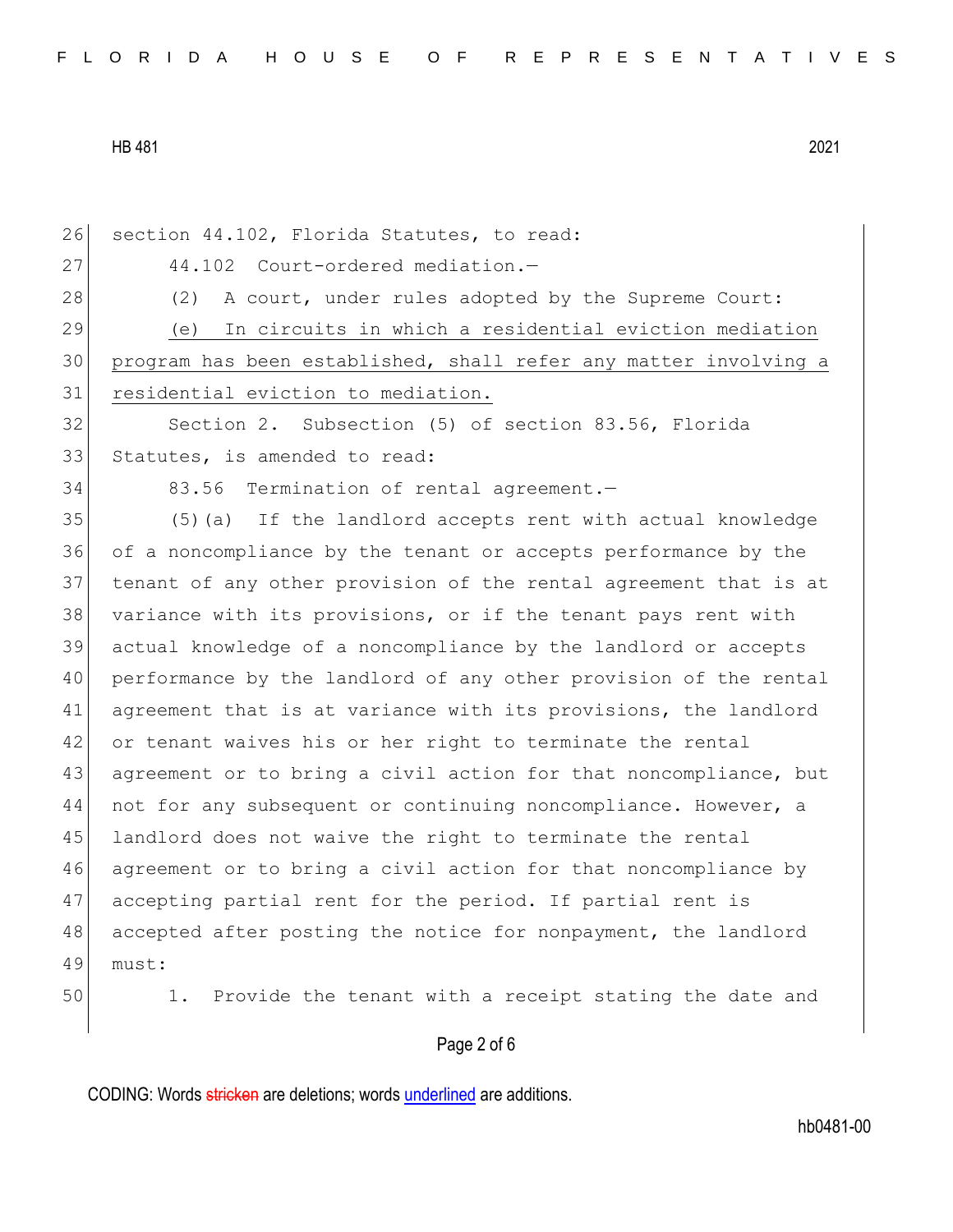51 amount received and the agreed upon date and balance of rent due 52 before filing an action for possession;

53 2. Place the amount of partial rent accepted from the 54 tenant in the registry of the court upon filing the action for 55 possession; or

56 3. Post a new 3-day notice reflecting the new amount due.

57 (b) Any tenant who wishes to defend against an action by 58 the landlord for possession of the unit for noncompliance of the 59 rental agreement or of relevant statutes must comply with s. 60  $\left[ \begin{array}{cc} 83.60(2)$ . The court may not set a date for mediation or trial 61 unless the provisions of  $s. 83.60(2)$  have been met, but must 62 enter a default judgment for removal of the tenant with a writ 63 of possession to issue immediately if the tenant fails to comply 64 with  $s. 83.60(2)$ .

 $65$  (c) This subsection does not apply to that portion of rent 66 subsidies received from a local, state, or national government 67 or an agency of local, state, or national government; however, 68 waiver will occur if an action has not been instituted within 45 69 days after the landlord obtains actual knowledge of the 70 noncompliance.

71 Section 3. Subsection (2) of section 83.59, Florida 72 Statutes, is amended to read:

73 83.59 Right of action for possession.-

74 (2) A landlord, the landlord's attorney, or the landlord's 75 agent, applying for the removal of a tenant, shall file in the

## Page 3 of 6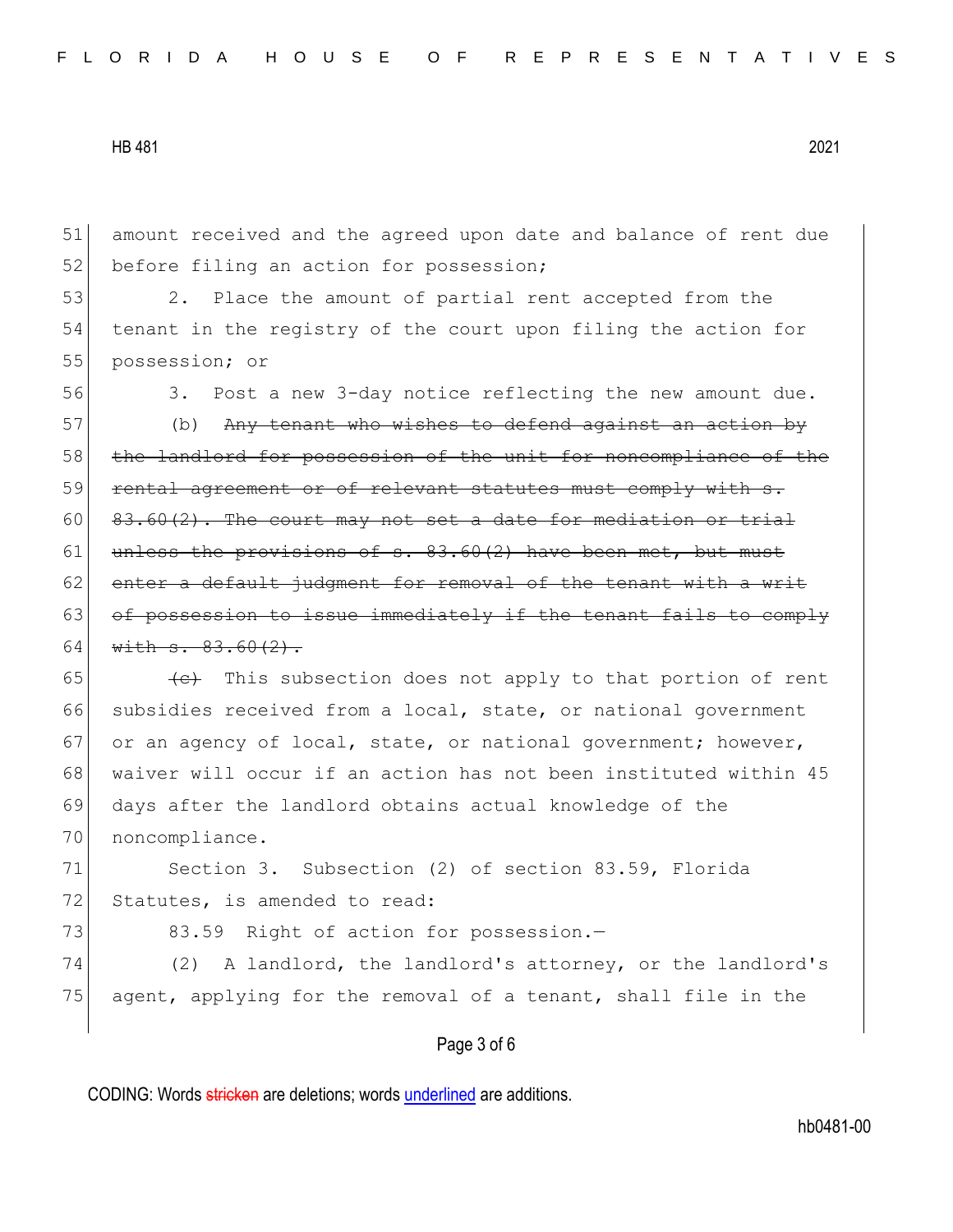76 county court of the county where the premises are situated a 77 complaint describing the dwelling unit and stating the facts 78 that authorize its recovery. A landlord's agent is not permitted 79 to take any action other than the initial filing of the 80 complaint, unless the landlord's agent is an attorney. The 81 <del>landlord is entitled to the summary procedure provided in s.</del>  $82$   $51.011$ , and the court shall advance the cause on the calendar.

83 Section 4. Section 83.60, Florida Statutes, is amended to 84 read:

85 83.60 Defenses to action for rent or possession; 86 procedure.-

 $87$  (1) $\left(\frac{a}{b}\right)$  In an action by the landlord for possession of a 88 dwelling unit based upon nonpayment of rent or in an action by 89 the landlord under s. 83.55 seeking to recover unpaid rent, the 90 tenant may defend upon the ground of a material noncompliance 91 with s. 83.51(1), or may raise any other defense, whether legal 92 or equitable, that he or she may have, including the defense of 93 retaliatory conduct in accordance with s. 83.64. The landlord 94 must be given an opportunity to cure a deficiency in a notice or 95 in the pleadings before dismissal of the action.

96 (2) $\leftrightarrow$  The defense of a material noncompliance with s. 97 83.51(1) may be raised by the tenant if 7 days have elapsed 98 after the delivery of written notice by the tenant to the 99 landlord, specifying the noncompliance and indicating the 100 intention of the tenant not to pay rent by reason thereof. Such

## Page 4 of 6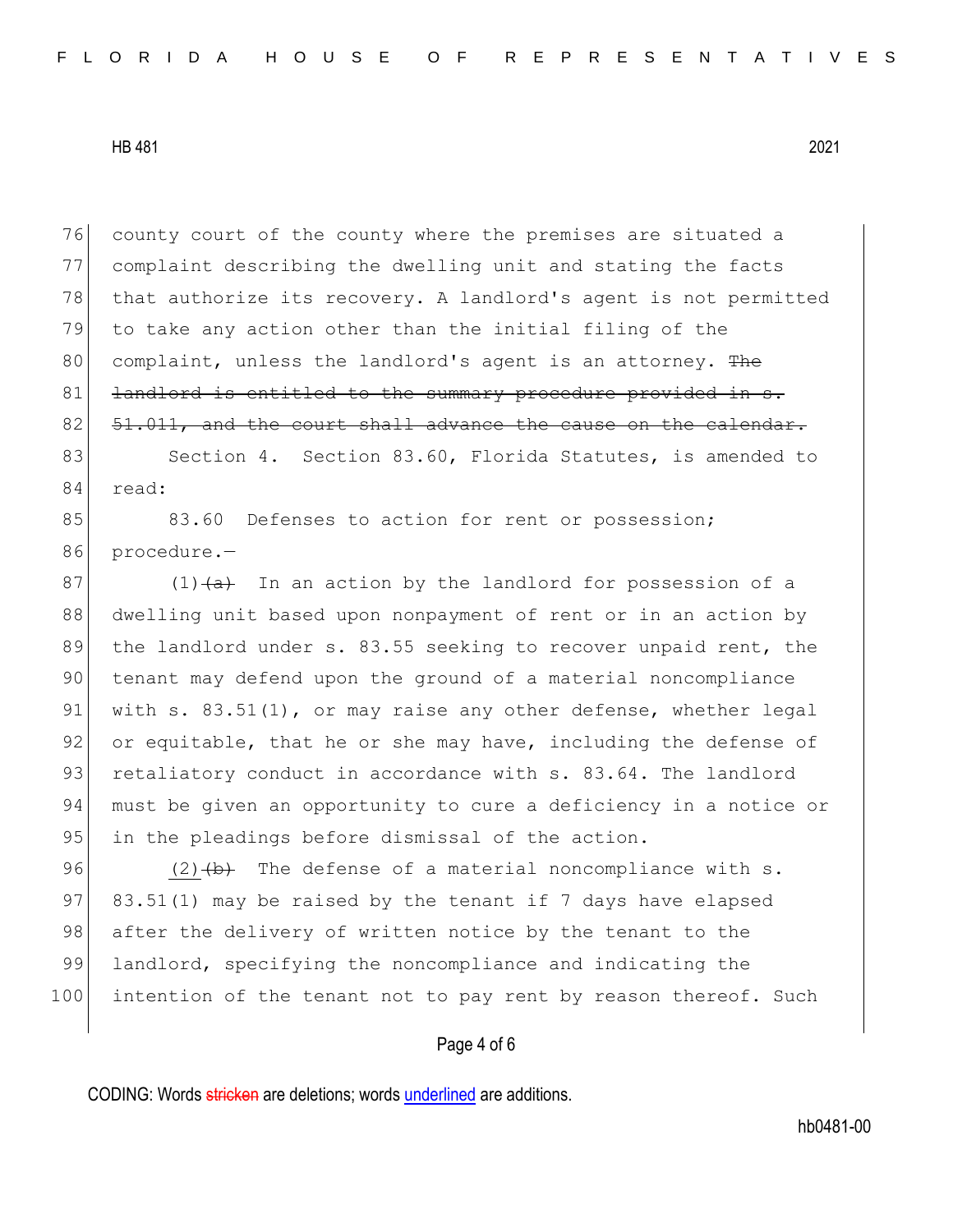101 notice by the tenant may be given to the landlord, the 102 landlord's representative as designated pursuant to s. 83.50, a 103 resident manager, or the person or entity who collects the rent 104 on behalf of the landlord. A material noncompliance with s. 105 83.51(1) by the landlord is a complete defense to an action for 106 possession based upon nonpayment of rent, and, upon hearing, the 107 court or the jury, as the case may be, shall determine the 108 amount, if any, by which the rent is to be reduced to reflect 109 the diminution in value of the dwelling unit during the period 110 of noncompliance with s. 83.51(1). After consideration of all 111 other relevant issues, the court shall enter appropriate 112 judgment.

113  $(2)$  In an action by the landlord for possession of a 114 dwelling unit, if the tenant interposes any defense other than  $115$  payment, including, but not limited to, the defense of a 116 defective 3-day notice, the tenant shall pay into the registry  $117$  of the court the accrued rent as alleged in the complaint 118 determined by the court and the rent that accrues during the 119 pendency of the proceeding, when due. The clerk shall notify the 120 tenant of such requirement in the summons. Failure of the tenant 121 to pay the rent into the registry of the court or to file a 122 motion to determine the amount of rent to be paid into the 123 registry within 5 days, excluding Saturdays, Sundays, and legal 124 holidays, after the date of service of process constitutes an 125 absolute waiver of the tenant's defenses other than payment, and

Page 5 of 6